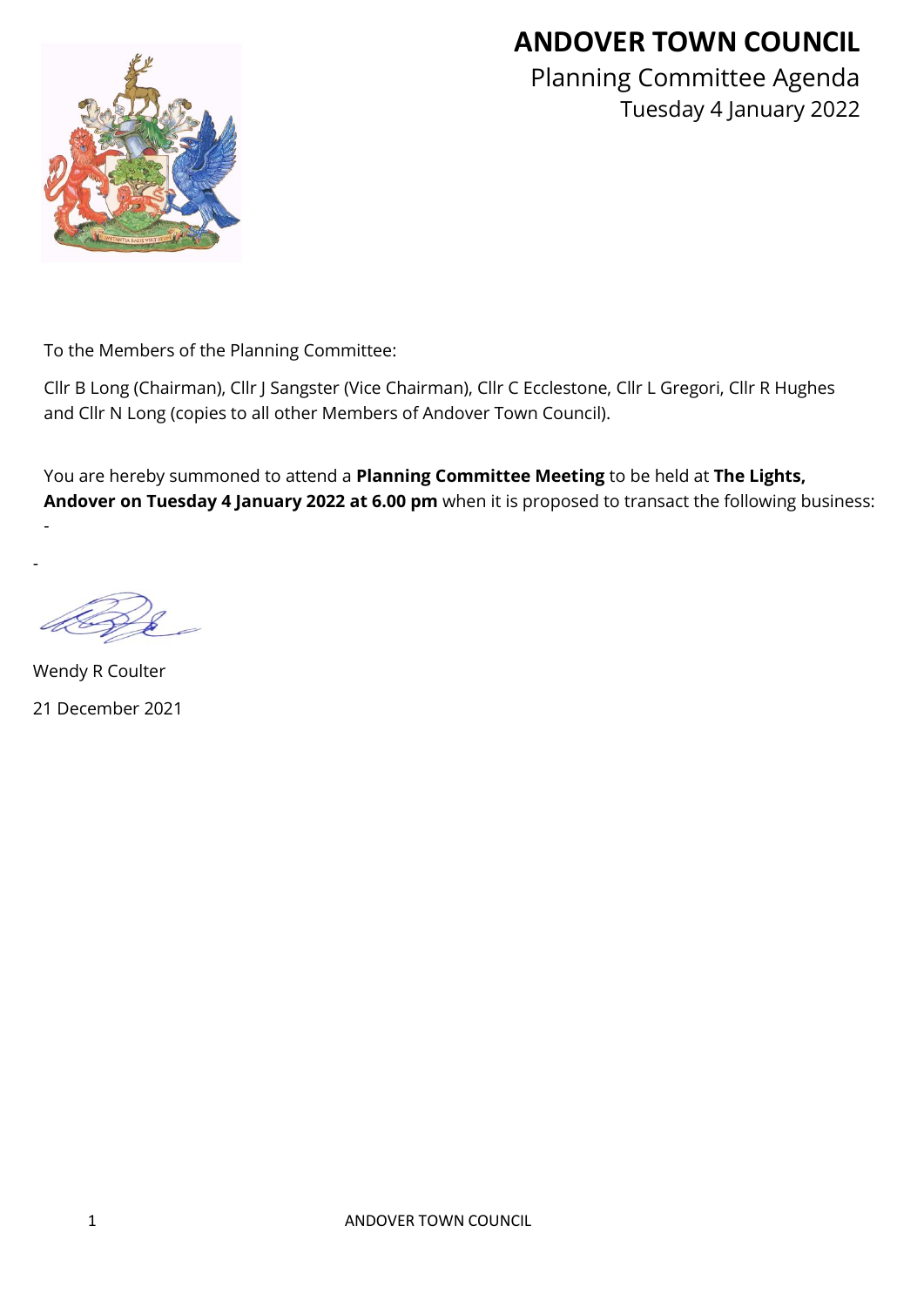# **ANDOVER TOWN COUNCIL**



Planning Committee Agenda Tuesday 4 January 2022

**MEMBERS OF THE PUBLIC ARE WELCOME TO ALL MEETINGS:** In line with Andover Town Council's "Recording at Meetings" Policy, Members and the public are requested to note that this meeting will be recorded by the Council, and may also be subject to the recording by members of the public.

| <b>Item 1: Apologies for Absence</b>                                   | 3                       |
|------------------------------------------------------------------------|-------------------------|
| <b>Item 2: Declarations of Interest</b>                                | 3                       |
| Item 3: Minutes                                                        | $\overline{\mathbf{3}}$ |
| Item 4: Public Participation                                           | 3                       |
| Item 5: Planning Applications for Consideration by Committee           | 3                       |
| <b>Item 6: Decision Notices</b>                                        | 4                       |
| <b>Item 7: Street Naming</b>                                           | 4                       |
| Item 8: Communications from Test Valley Borough Council                | 5                       |
| Item 9: Test Valley Borough Council - Northern Area Planning Committee | 5                       |
| <b>Item 10: Communications from Hampshire County Council</b>           | 5                       |
| <b>Item 11: Street Trading Licences</b>                                | 5                       |
| Item 12: Speed Indicator Signs                                         | 5                       |
| <b>Item 13: Training on Nitrates</b>                                   | 5                       |
| Item 14: Andover Down                                                  | 6                       |
| Item 15: Committee Work Programme                                      | 6                       |
| <b>Item 16: Date of Next Meeting</b>                                   | 6                       |
| <b>Appendix A: Minutes of the last Meeting</b>                         | 7                       |
| Appendix B: Members Information List 48 & 49                           | 13                      |
| <b>Appendix C: Andover Down Update</b>                                 | 17                      |
| <b>Appendix D: Committee Work Programme</b>                            | 18                      |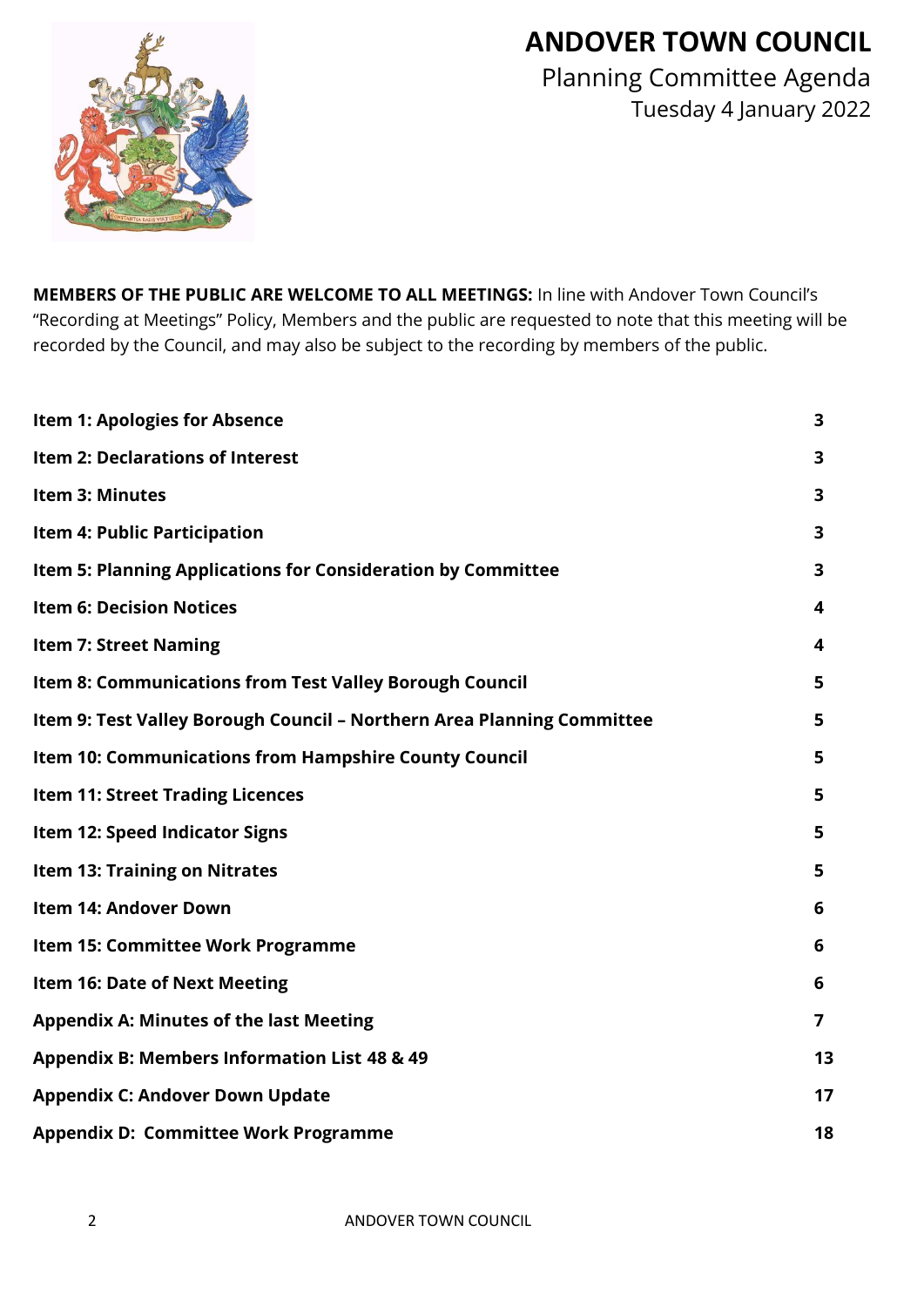**MEMBERS OF THE PUBLIC ARE WELCOME TO ALL MEETINGS:** In line with Andover Town Council's "Recording at Meetings" Policy, Members and the public are requested to note that this meeting will be recorded by the Council, and may also be subject to the recording by members of the public.

# **Item 1: Apologies for Absence**

To receive and accept any apologies for absence.

# **Item 2: Declarations of Interest**

To **note** any declarations of interest relevant to the planning applications to be considered.

# **Item 3: Minutes of Previous Meeting**

To agree the Minutes of the Planning Committee meeting held on Monday 6 December 2021 - attached at **Appendix A (Page 7).**

## **Item 4: Public Participation**

There is an opportunity for members of the public to make statements or ask questions on items on the agenda or on other items relevant to the Town to which an answer may be given in the meeting and recorded in the minutes or, if necessary, a written reply will follow or the questioner will be informed of the appropriate contact details. Each person is limited to 3 minutes and the total amount of time set aside will be 15 minutes.

# **Item 5: Planning Applications for Consideration by Committee**

To **consider and make observations on** Andover Planning Applications from Test Valley Borough Council weekly Lists of 48, 49 & 50.

List 50 has not been published at the time of going to print. Once available it can be viewed at: [www.testvalley.gov.uk](http://www.testvalley.gov.uk/)

| 5.1 | 21/02630/FULLN<br>01/12/2021<br><b>ANDOVCER TOWN</b>               | Replace garden shed to be used as 1 bed<br>ancillary accommodation                                                                                                                            | 14 St Hubert Road,<br>Andover, SP10 3QA,      |
|-----|--------------------------------------------------------------------|-----------------------------------------------------------------------------------------------------------------------------------------------------------------------------------------------|-----------------------------------------------|
|     | (MILLWAY)                                                          |                                                                                                                                                                                               |                                               |
| 5.2 | 21/03514/FULLN<br>17/12/2021<br><b>ANDOVER TOWN</b><br>(DOWNLANDS) | Demolition of existing garage and shed, extend<br>house to rear and construct new raised roof to<br>create first floor habitable space and provision<br>of additional car parking to frontage | Glendevon, 8 Ox Drove,<br><b>Picket Piece</b> |
| 5.3 | 21/03542/FULLN<br>07/12/2021<br><b>ANDOVER TOWN</b><br>(WINTON)    | Two storey side and rear extension, single<br>storey side extension, attached double garage<br>and erection of entrance gates                                                                 | 21 Salisbury Road,<br>Andover, SP10 2JJ       |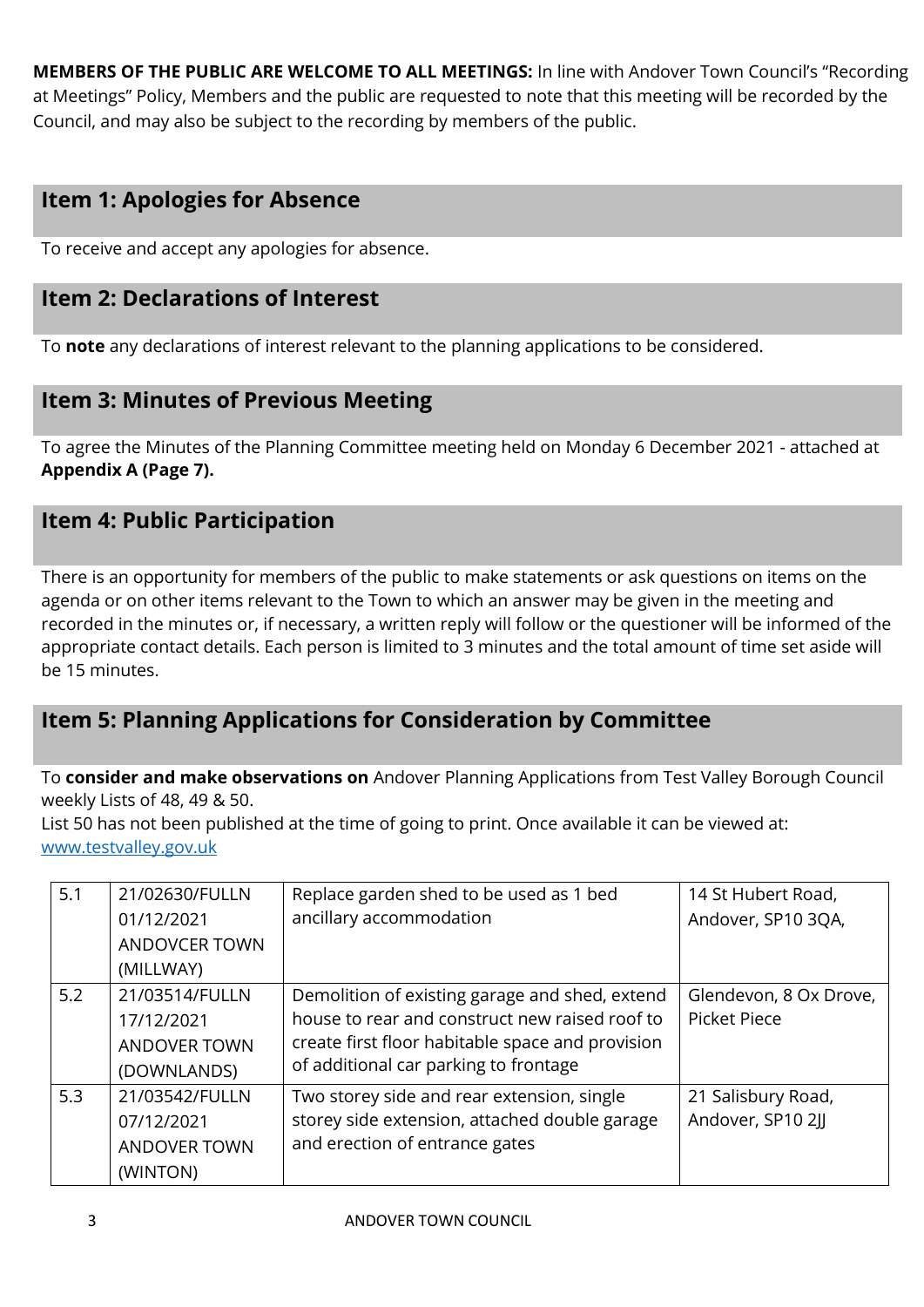| 5.4 | 21/03543/LBWN       | Internal cosmetic alterations and replacement        | The Manse, 54 East      |
|-----|---------------------|------------------------------------------------------|-------------------------|
|     | 20/12/2021          | external door                                        | Street, Andover         |
|     | <b>ANDOVER TOWN</b> |                                                      |                         |
|     | (ST MARYS)          |                                                      |                         |
| 5.5 | 21/03547/FULLN      | Single storey rear extension, and garage             | 67 Jutland Crescent,    |
|     | 07/12/2021          | conversion with new window to front elevation        | Andover, SP10 4NB       |
|     | <b>ANDOVER TOWN</b> |                                                      |                         |
|     | (HARROWAY)          |                                                      |                         |
| 5.6 | 21/03581/FULLN      | Two storey rear extension                            | 20 Mylen Road,          |
|     | 09/12/2021          |                                                      | Andover, Hampshire      |
|     | <b>AMDOVER TOWN</b> |                                                      |                         |
|     | (HARROWAY)          |                                                      |                         |
| 5.7 | 21/03628/CLPN       | Application for a lawful development certificate     | 10 Lillywhite Crescent, |
|     | 14/12/2021          | for a solid roof to conservatory                     | Andover, SP10 5NA       |
|     | <b>ANDOVER TOWN</b> |                                                      |                         |
|     | (ROMANS)            |                                                      |                         |
| 5.8 | 21/03643/CLPN       | Application for proposed lawful development          | 27 The Crescent,        |
|     | 15/12/2021          | certificate for the installation of bi fold doors to | Andover, SP10 3BL       |
|     | <b>ANDOVER TOWN</b> | rear extension                                       |                         |
|     | (MILLWAY)           |                                                      |                         |
| 5.9 | 21/03497/FULLN      | To erect garage shutter doors to front of            | 79 Hawthorn Avenue,     |
|     | 02.12.2021          | existing parking bays.                               | Andover, SP11 6YU,      |
|     | <b>ANDOVER TOWN</b> |                                                      |                         |
|     | (ROMANS)            |                                                      |                         |

# **Item 6: Decision Notices**

Members are requested to **note** the following decision notices for Planning Applications in the Andover area from Test Valley Borough Council Lists 48, 49 & 50 attached at **Appendix B (Page 13).**  List 50 had not been published at the time of going to print. Once available it can be viewed at [www.Testvalley.gov.uk.](http://www.testvalley.gov.uk/)

# **Item 7: Street Naming**

To **consider** any notifications received from Test Valley Borough Council.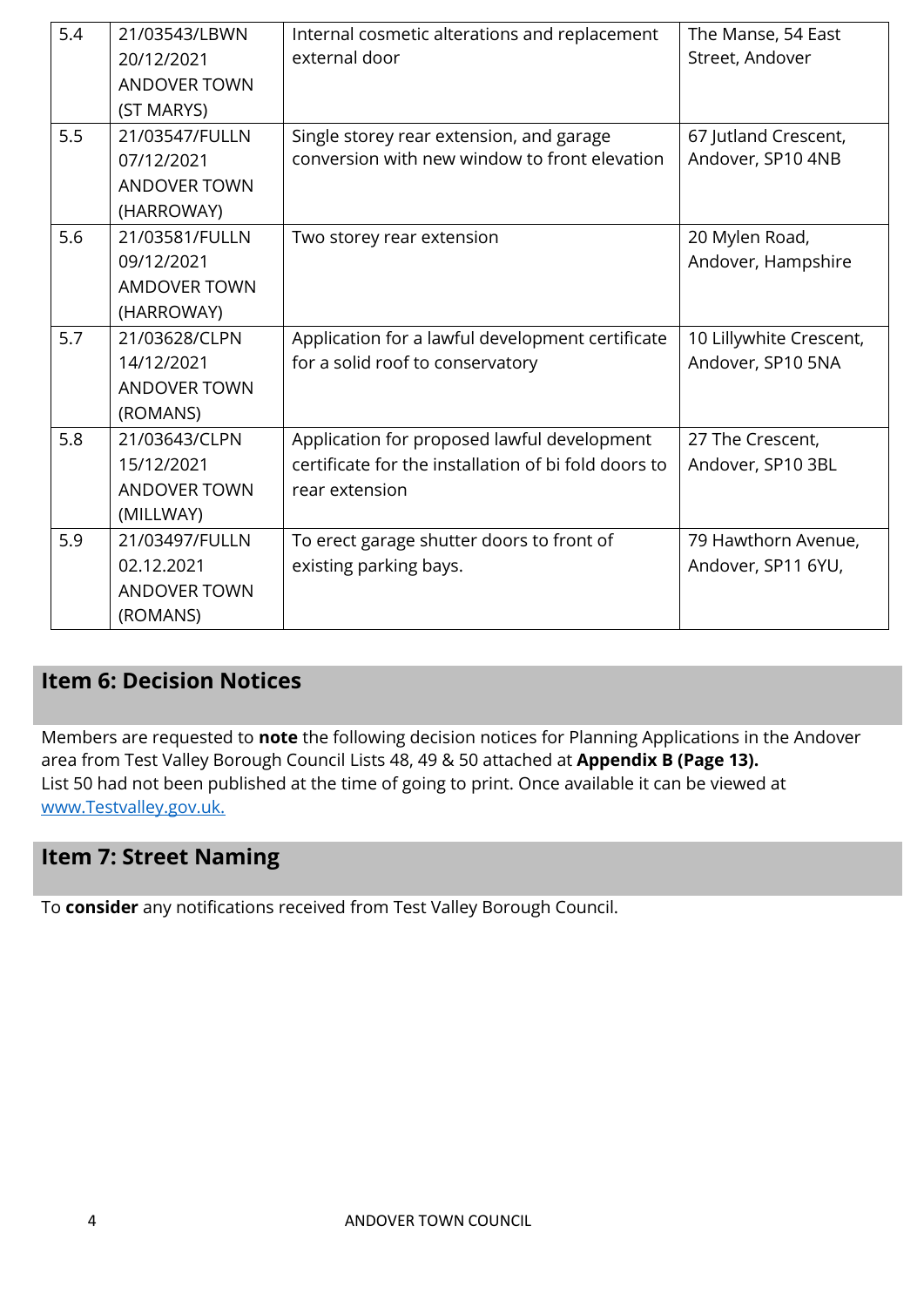# **Item 8: Communications from Test Valley Borough Council**

To **consider and make observations** on any notifications received from Test Valley Borough Council.

Appeal notice received for application 21/01325/FULLN – previously considered in meeting of 1 June 2021as below:

| 21/01325/FULLN                   | Erection of dwelling with access onto Magnolia | 88 Salisbury Road, |
|----------------------------------|------------------------------------------------|--------------------|
| <b>ANDOVER TOWN</b><br>(MILLWAY) | Close                                          | Andover, SP10 2LJ  |
| ----                             |                                                | . .                |

**Objection. This is overdevelopment. The soak-away remains an issue, the loss of trees are a concern and the neighbouring properties are still concerned about the development.** 

(Emailed to Councillors 21 December 2021)

# **Item 9: Test Valley Borough Council – Northern Area Planning Committee**

To **consider** whether any applications, to be considered at the Test Valley Borough Council Northern Area Planning Committee (NAPC) require any further comment and or representation from the Town Council.

Applications 21/00678/FULLN, 21/02985/FULLN and 21/02993/FULLN will be reviewed in the NAPC meeting on 6 January 2022 at 5.30pm. (Emailed to Councillors on 21 December 2021)

# **Item 10: Communications from Hampshire County Council**

To **consider** any communications received from Hampshire County Council.

# **Item 11: Street Trading Licences**

To **consider** any applications for Street Trading Licences received.

Application received from Coffee Nut Limited. (Application for Coffee Nut Limited emailed to Councillors on 21 December 2021)

# **Item 12: Speed Indicator Signs**

To **consider** the required action going forward, in particular a contractor to install and maintain the Speed Indicator Signs.

## **Item 13: Training on Nitrates**

To **note** Officers are in contact with Fay Smiles, Principal Planning Officer, at Test Valley Borough Council regarding Councillor training sessions, on Nitrates/Nutrient Neutrality, to potentially being held in January 2022.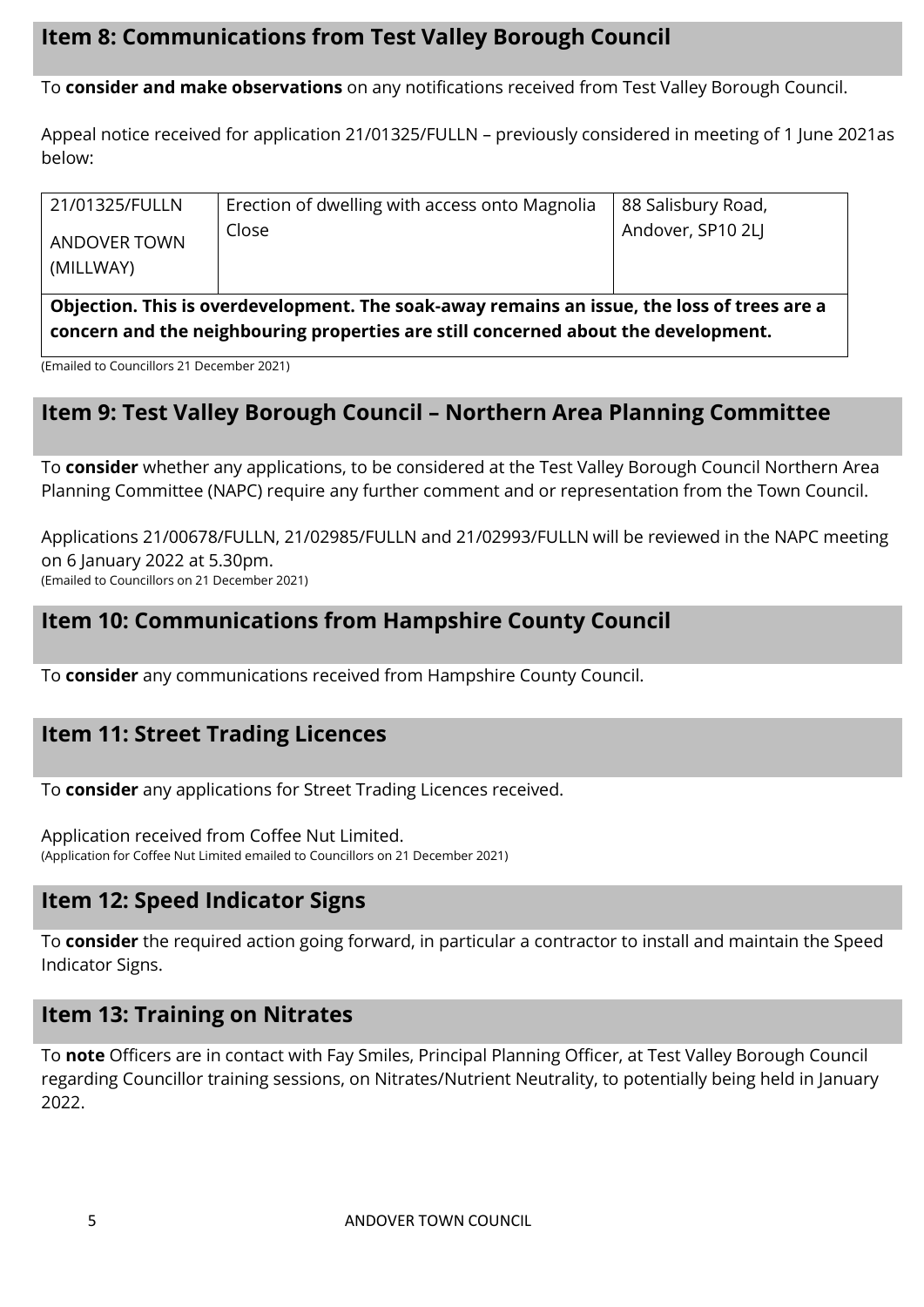#### **Item 14: Andover Down**

To **note** Officers have been advised that the original Hampshire County Council Officer is no longer dealing with the Andover Down investigation. An update report is attached at **Appendix C (Page 17)**

# **Item 15: Works Programme**

Members to **consider** a Programme of Works at **Appendix C (Page 17)**

## **Item 16: Date of the next Meeting**

Members are requested to **note** the date of the next meeting: **Monday 24 January 2022,** at **The Lights, Andover, starting at 6.00pm.**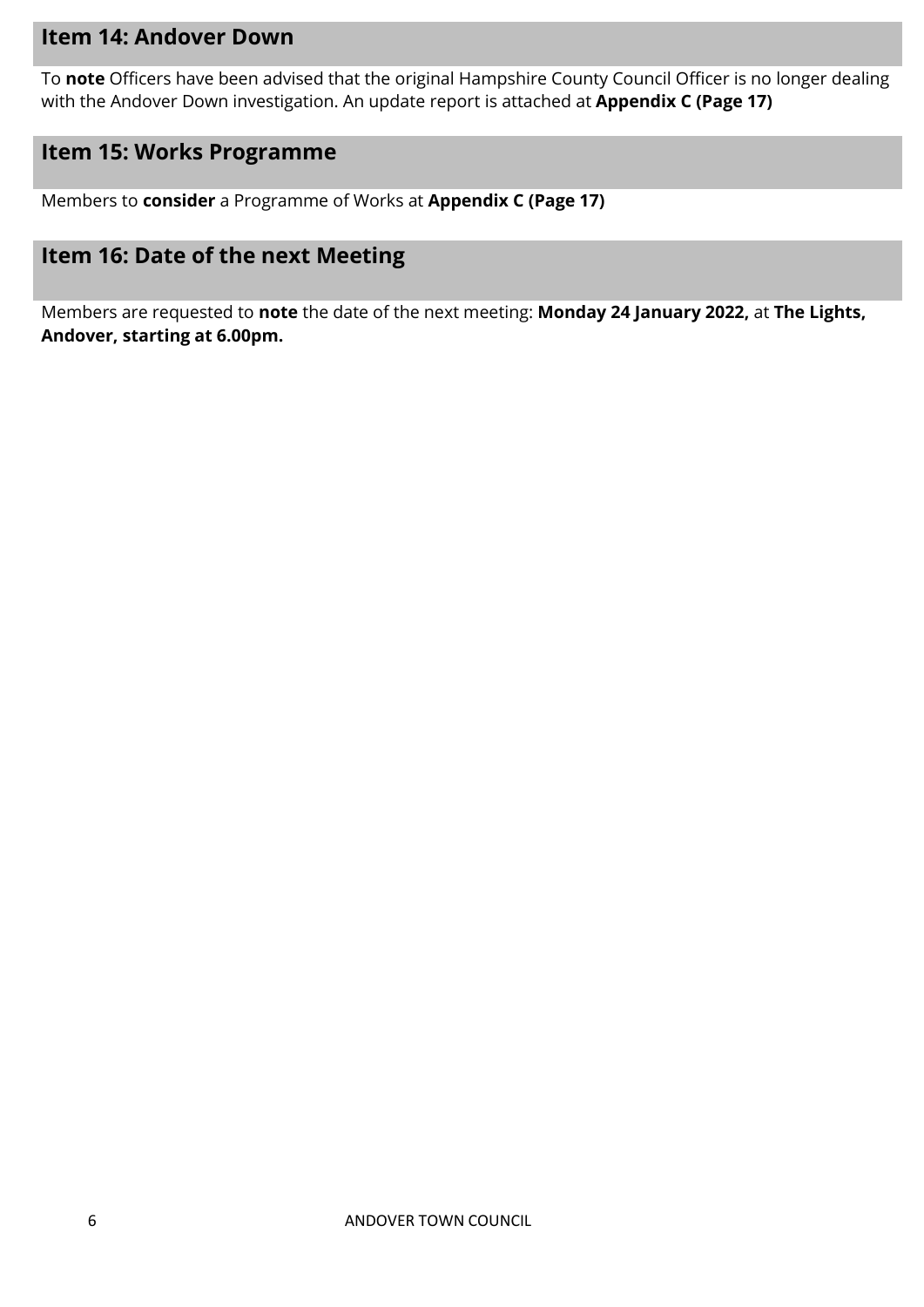# **Appendix A: Minutes**

**Time and date** 6.00pm on Monday, 6 December 2021

**Place** The Lights, Andover

#### **Details of Attendance:**

Cllr B Long (Chairman) (P), Cllr C Ecclestone (A), Cllr L Gregori (P), Cllr R Hughes (P), Cllr N Long (P) and Cllr J Sangster (A).

**Officers Present:** Tor Warburton (Deputy Clerk) (taking the notes)

**Members of the Public:** 1 **Members of the Press:** 0

# **PC 122/12/21 Apologies for Absence**

There were no apologies received at the meeting.

# **PC 123/12/21 Declarations of Interest**

There were no Declarations of Interest received in relation to any items on the agenda.

# **PC 124/12/21 Minutes of Previous Meeting**

It was proposed by Councillor R Hughes and seconded by Councillor L Gregori that the Minutes of the Planning Committee meeting held on Monday 15 November 2021 be signed by the Chairman as a correct record.

A vote was taken which was unanimous.

#### **RESOLVED: That the Minutes of the Planning Committee meeting held on Monday 15 November 2021 be signed by the Chairman as a correct record.**

# **PC 125/12/21 Public Participation**

There were no comments received from Members of the Public present at the meeting.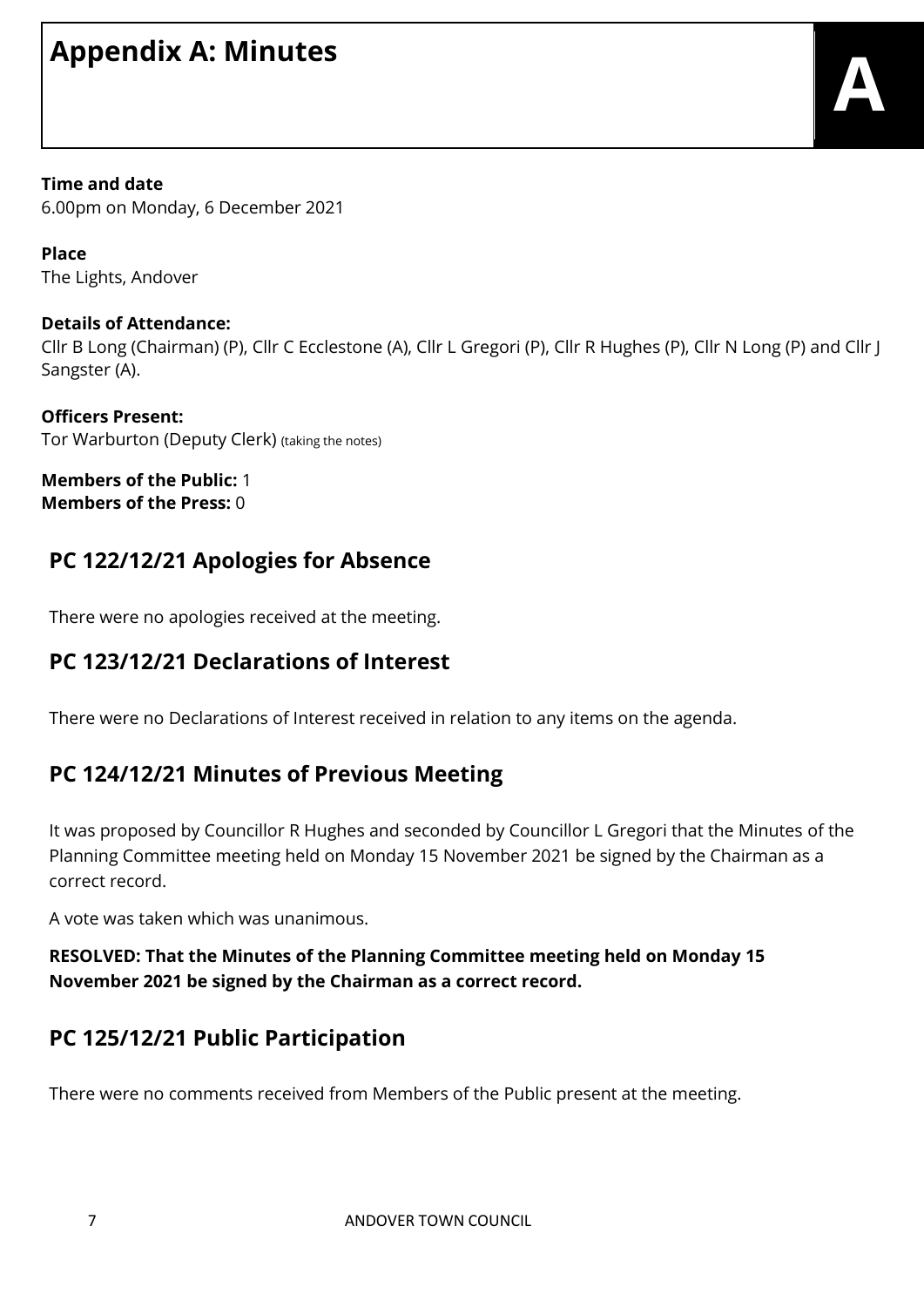# **PC 126/12/21 Planning Applications for Consideration by Committee**

Members considered and made observations on Andover Town Planning Applications on Test Valley Borough Council weekly lists of 45, 46 & 47.

| 21/03327/FULLN                    | Change of use from residential to Class E(d)                                                       | Finkley Down Farm,       |
|-----------------------------------|----------------------------------------------------------------------------------------------------|--------------------------|
| 15/11/2021                        | recreation for accompanied children's party<br>room                                                | Finkley Road, Finkley    |
|                                   |                                                                                                    |                          |
| <b>ANDOVER TOWN</b>               |                                                                                                    |                          |
| (ROMANS)                          |                                                                                                    |                          |
|                                   | Committee Comment: Unable to provide an informed decision due to being unable to locate            |                          |
| the paperwork on the website.     |                                                                                                    |                          |
| 21/03400/TPON                     | T1 - Lime - Lift canopy to 2.5m over path way                                                      | The Beeches, Weyhill     |
| 19/11/2021                        | and 5.5m roadside, H1 - External boundary<br>hedge - Raise canopy of trees to a minimum of         | Road, Andover            |
| <b>ANDOVER TOWN</b>               | 5.5m from ground level, Internal boundary                                                          |                          |
| (MILLWAY)                         | hedge - lift branches to 5m from ground level                                                      |                          |
| No objection                      |                                                                                                    |                          |
| 21/03393/FULLN                    | Erection of single storey front extension and                                                      | 25A Leigh Road, Andover, |
| 19/11/2021                        | garage conversion to provide home study and<br>utility                                             | <b>SP10 2AP</b>          |
| <b>ANDOVER TOWN</b>               |                                                                                                    |                          |
| (WINTON)                          |                                                                                                    |                          |
| No objection                      |                                                                                                    |                          |
| 21/03397/FULLN                    | Loft conversion with flat roof dormer                                                              | Ashburton House, 44      |
| 19/11/2021                        |                                                                                                    | Burnhams Close, Andover  |
| <b>ANDOVER TOWN</b>               |                                                                                                    |                          |
| (HARROWAY)                        |                                                                                                    |                          |
| Objection:                        |                                                                                                    |                          |
| <b>Insufficient parking space</b> |                                                                                                    |                          |
| 21/03333/FULLN                    | Demolish garage and erect single storey rear                                                       | 9 Alexandra Road,        |
| 23/11/2021                        | extension, convert hipped roof to gable at first<br>floor, internal alterations and alterations to | Andover, SP10 3AE        |
| <b>ANDOVER TOWN</b>               | fenestration                                                                                       |                          |
| (MILLWAY)                         |                                                                                                    |                          |
| No objection                      |                                                                                                    |                          |
| 21/03417/FULLN                    | Garage extension                                                                                   | 18 Denning Mead,         |
| 23/11/2021                        |                                                                                                    | Andover, SP10 3LG        |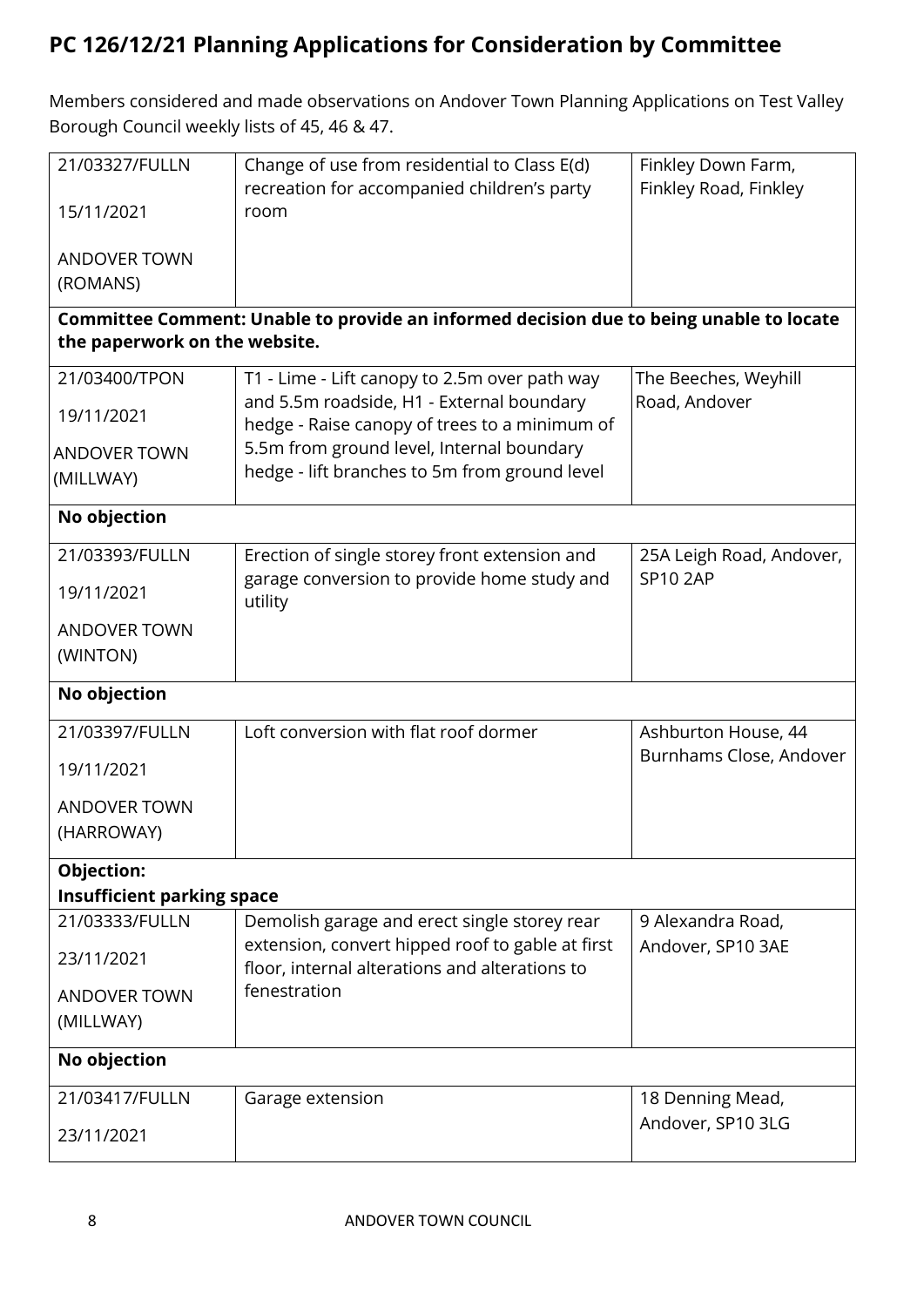| <b>ANDOVER TOWN</b><br>(MILLWAY)                                          |                                                                                                                                                                                                                                                 |                                        |
|---------------------------------------------------------------------------|-------------------------------------------------------------------------------------------------------------------------------------------------------------------------------------------------------------------------------------------------|----------------------------------------|
| No objection                                                              |                                                                                                                                                                                                                                                 |                                        |
| 21/03418/FULLN                                                            | Single storey rear extension & reconfigure roof                                                                                                                                                                                                 | 23 Hedge End Road,                     |
| 23/11/2021                                                                | to provide first floor accommodation                                                                                                                                                                                                            | Andover, SP10 2DH                      |
| <b>ANDOVER TOWN</b><br>(WINTON)                                           |                                                                                                                                                                                                                                                 |                                        |
| No objection                                                              |                                                                                                                                                                                                                                                 |                                        |
| 21/03420/ADVN                                                             | Display of 1 externally illuminated facia sign                                                                                                                                                                                                  | The Light of Asia, 86 - 88             |
| 24/11/2021                                                                | and 1 internally illuminated hanging sign                                                                                                                                                                                                       | High Street, Andover                   |
| ANDOVER TOWN (ST                                                          |                                                                                                                                                                                                                                                 |                                        |
| MARYS)                                                                    |                                                                                                                                                                                                                                                 |                                        |
| Objection:                                                                |                                                                                                                                                                                                                                                 |                                        |
| It is close to the residential area.                                      | As far as we understand, internally illuminated signs are not allowed in conservation areas.<br>There is a lack of detail in terms of the luminous of the externally illuminated facia sign.<br>It is not in keeping with the surrounding area. |                                        |
| 21/02719/FULLN                                                            | Erection of a front porch                                                                                                                                                                                                                       | 11 Duncan Court,                       |
| 26/11/2021                                                                |                                                                                                                                                                                                                                                 | Andover, SP10 1QF,                     |
| ANDOVER TOWN (ST<br>MARYS)                                                |                                                                                                                                                                                                                                                 |                                        |
| No objection                                                              |                                                                                                                                                                                                                                                 |                                        |
| 21/03460/FULLN                                                            | Single storey front extension to form enlarged                                                                                                                                                                                                  | 10A Mylen Road,                        |
| 26/11/2021                                                                | porch; single storey side extension to form<br>utility room and WC; part single and part 2                                                                                                                                                      | Andover, SP10 3HJ                      |
| <b>ANDOVER TOWN</b>                                                       | storey rear extension to form enlarged                                                                                                                                                                                                          |                                        |
| (HARROWAY)                                                                | kitchen/family room to ground floor with<br>enlarged bedrooms to rear of first floor                                                                                                                                                            |                                        |
| No objection                                                              |                                                                                                                                                                                                                                                 |                                        |
|                                                                           |                                                                                                                                                                                                                                                 |                                        |
| 21/03320/FULLN<br>26/11/2021                                              | Timber pergola with resin floor, fixed seating,<br>heating and lighting, metal framed louvered<br>roof structure to entrance patio with heating                                                                                                 | Anton Arms, Salisbury<br>Road, Andover |
| <b>ANDOVER TOWN</b>                                                       | and lighting, and block entrance into site from                                                                                                                                                                                                 |                                        |
| (MILLWAY)                                                                 | <b>St Hubert Road</b>                                                                                                                                                                                                                           |                                        |
| No objection - Committee Comments:<br>impacts on surrounding local roads. | Residents are concerned that the parking is not kept within the Anton Arms grounds and                                                                                                                                                          |                                        |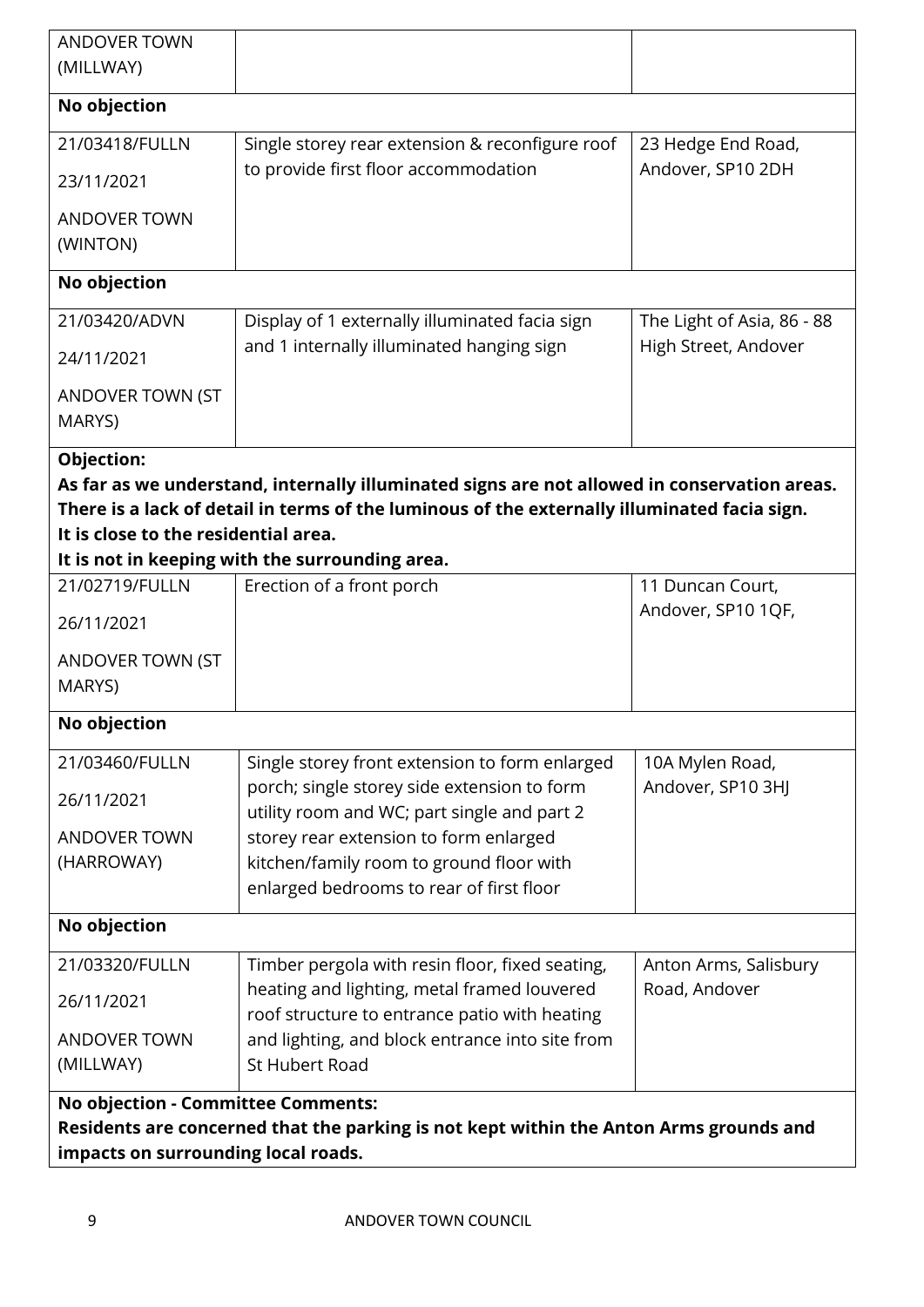| Concerns of a potential of increase in noise pollution and anti-social behaviour. |                                                                                            |                     |  |  |  |  |
|-----------------------------------------------------------------------------------|--------------------------------------------------------------------------------------------|---------------------|--|--|--|--|
| 21/03334/FULLN                                                                    | Change of use from micro bar to nail salon                                                 | 2 Winchester        |  |  |  |  |
| 29/11/2021                                                                        |                                                                                            | Street,             |  |  |  |  |
|                                                                                   |                                                                                            | Andover,            |  |  |  |  |
| <b>ANDOVER TOWN</b>                                                               |                                                                                            | <b>SP10 2EA</b>     |  |  |  |  |
| (WINTON)                                                                          |                                                                                            |                     |  |  |  |  |
| No objection                                                                      |                                                                                            |                     |  |  |  |  |
| 21/03365/FULLN                                                                    | Replacement solid roof conservatory to rear of                                             | 9 Beresford         |  |  |  |  |
| 16.11.2021                                                                        | property                                                                                   | Close, Andover,     |  |  |  |  |
|                                                                                   |                                                                                            | SP10 2HN,           |  |  |  |  |
| <b>ANDOVER TOWN</b>                                                               |                                                                                            |                     |  |  |  |  |
| (WINTON)                                                                          |                                                                                            |                     |  |  |  |  |
| No objection                                                                      |                                                                                            |                     |  |  |  |  |
| 21/03466/CLPN                                                                     | Application for a lawful development certificate                                           | 113 Millway Road,   |  |  |  |  |
| 30/11/2021                                                                        | for proposed construction of small dormer roof<br>to side elevation and 3 roof lights      | Andover, SP10 3AY   |  |  |  |  |
| <b>ANDOVER TOWN</b>                                                               |                                                                                            |                     |  |  |  |  |
| (MILLWAY)                                                                         |                                                                                            |                     |  |  |  |  |
| Objection:                                                                        |                                                                                            |                     |  |  |  |  |
|                                                                                   | The application shows an increase in the number of bedrooms from 3 to 4, therefore,        |                     |  |  |  |  |
|                                                                                   | parking provision needs to be addressed. The plans do not show how the increase in parking |                     |  |  |  |  |
| provision will be made.                                                           |                                                                                            |                     |  |  |  |  |
| 21/03492/FULLN                                                                    | Proposed roof space conversion                                                             | 42 London Road,     |  |  |  |  |
| 30/11/2021                                                                        |                                                                                            | Andover, SP10 2PR   |  |  |  |  |
| ANDOVER TOWN (ST                                                                  |                                                                                            |                     |  |  |  |  |
| MARYS)                                                                            |                                                                                            |                     |  |  |  |  |
| Objection:                                                                        |                                                                                            |                     |  |  |  |  |
|                                                                                   | The application shows an increase in the number of bedrooms from 3 to 4, therefore,        |                     |  |  |  |  |
|                                                                                   | parking provision needs to be addressed. The plans do not show how the increase in parking |                     |  |  |  |  |
| provision will be made.                                                           |                                                                                            |                     |  |  |  |  |
| 21/03439/FULLN                                                                    | Change of use from residential to offices for                                              | Finkley Down Farm,  |  |  |  |  |
| 24.11.2021                                                                        | operational functions                                                                      | Finkley Road,       |  |  |  |  |
| <b>ANDOVER TOWN</b>                                                               |                                                                                            | Finkley, Andover    |  |  |  |  |
| (ROMANS)                                                                          |                                                                                            | Hampshire, SP11 6NF |  |  |  |  |
| No objection                                                                      |                                                                                            |                     |  |  |  |  |

# **PC 127/12/21 Decision Notices**

The Decision notices for Lists of 45, 46 & 47 were noted.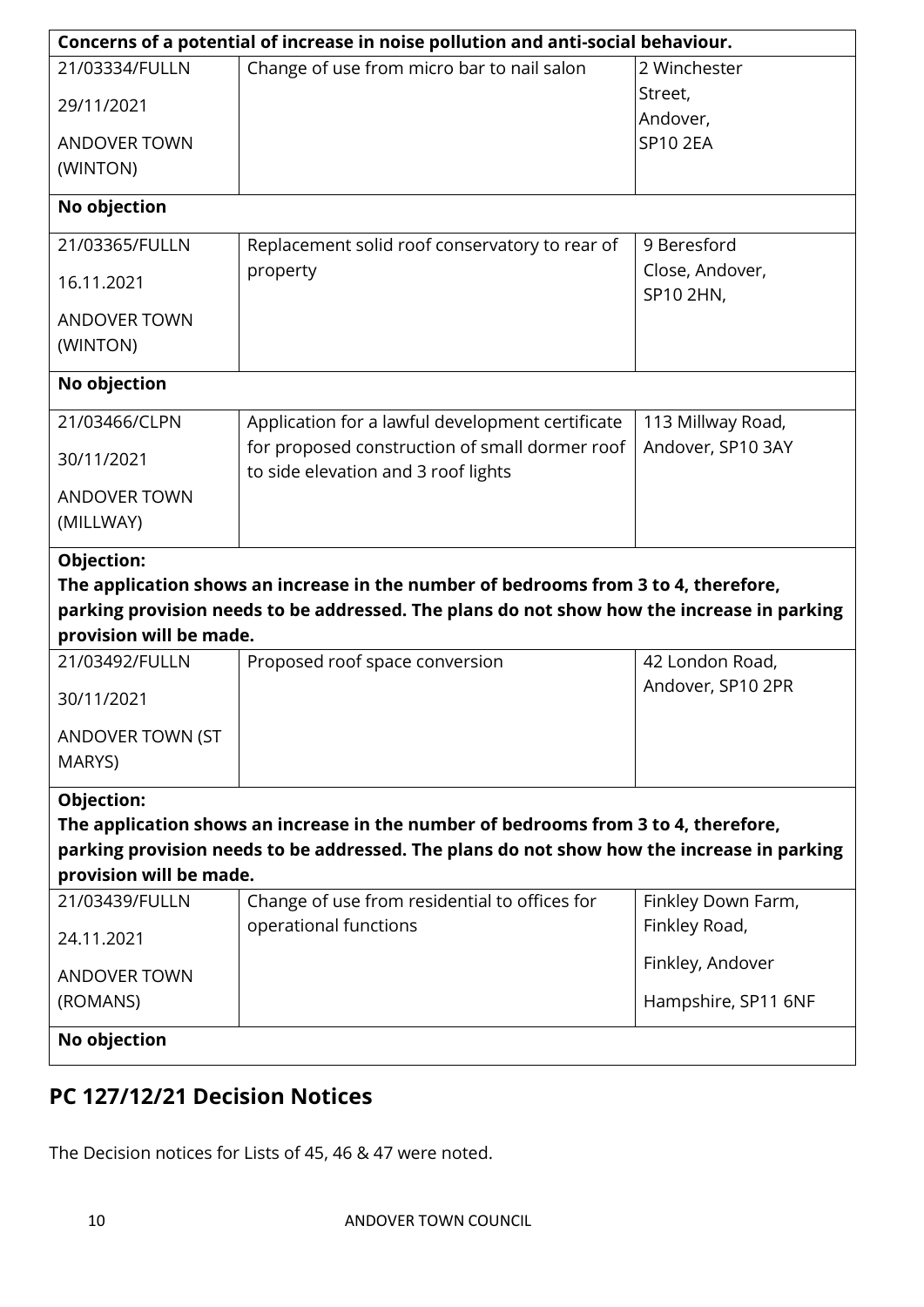# **PC 128/12/21 Consultation**

#### *Members made the following comments for the Draft New Forest International Nature Conservation Designations:*

Members agreed that no response was required as the document did not apply to Andover.

#### *Members made the following comments for the Proposed Revision of Local Information Requirements for the validation of Planning and related Applications:*

Thank you, no comment as we are satisfied. However, please note currently applications lack a lot of information and they need to be reviewed against the checklists and enforced.

Because the intention is only to review them every two years, you will need to make sure the new planning regulations and building regulations are added to the checklists process and amended accordingly.

#### *Members made the following comments on the Proposed Off-Street Parking Order for Andover:*

We have reviewed this and have no comment.

# **PC 129/12/21 Street Naming**

There were no Street Naming Notifications received.

# **PC 130/12/21 Communications from Test Valley Borough Council**

There were no communications received from Test Valley Borough Council.

# **PC 131/12/21 Test Valley Borough Council – Northern Area Planning Committee**

There were no communications received from the Northern Area Planning Committee.

# **PC 132/12/21 Communications from Hampshire County Council**

There were no communications received from Hampshire County Council.

# **PC 133/12/21 Street Trading Licences**

There were no Street Trading Licences received for consideration.

# **PC 134/12/21 Training on Nitrates**

Members noted Officers were in the process of arranging Councillor training sessions on Nitrates with Test Valley Borough Council.

# **PC 135/12/21 Andover Down**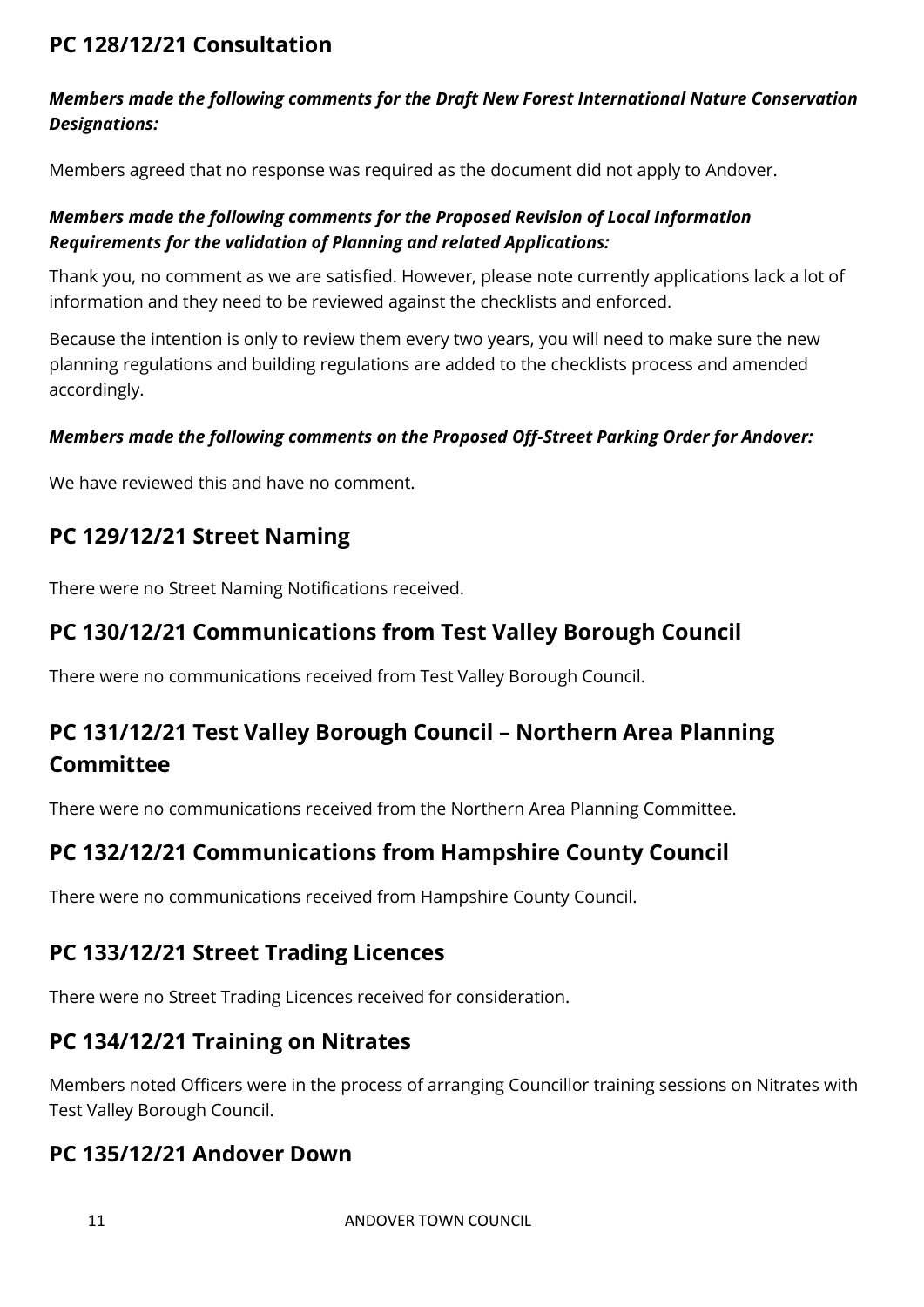Members noted Officers were currently waiting for an update report regarding Andover Down and will send a further chase email.

# **PC 136/12/21 Works Programme**

Members requested that the following items be added:

- Andover Down Require an update for next meeting
- Training Request TVBC provide the Town Council Members with training on Nitrates and the implications
- Speed Indicator Signs
- Report from Working Group on the Commemoration of the Charter

# **PC 137/12/21 Date of Next Meeting**

Members noted the date of the next meeting: **Monday 4 January 2022,** at **The Lights, Andover, starting at 6.00pm.**

**The meeting closed at 6.39pm.**

CHAIRMAN ………………………………………………………… DATE ………………………………..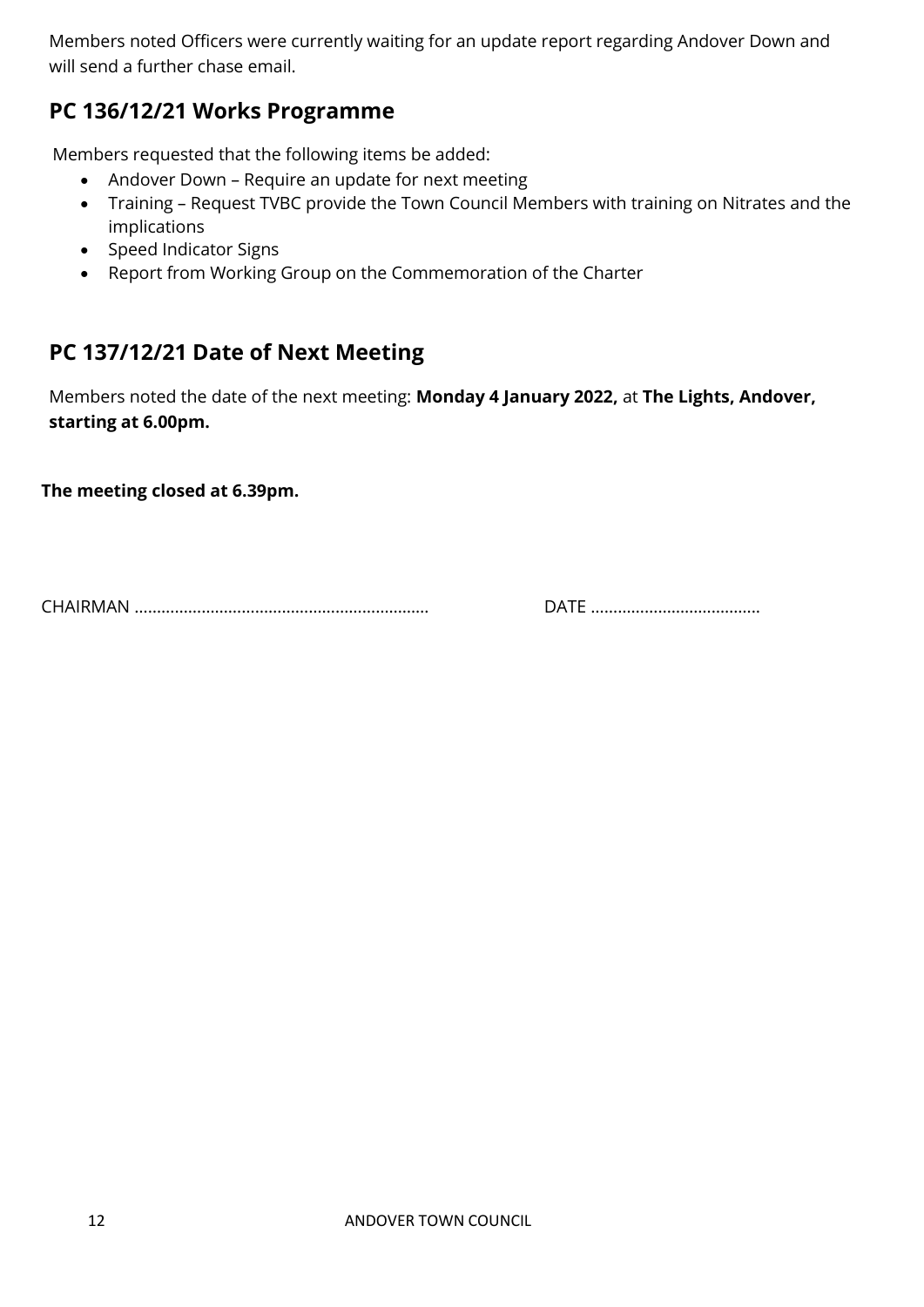#### **ANDOVER TOWN COUNCIL – PLANNING COMMITTEE AGENDA**

#### **4 January 2022**

#### **MEMBERS' INFORMATION LIST**

#### **03/12/2021 (List No.48)**

#### **NORTHERN AREA PLANNING APPLICATIONS APPROVED/WITHDRAWN**

| PARISH/WARD    | APPLIC NO.     | <b>REGISTERED</b> | PROPOSAL        | <b>DECISION</b>   | <b>DECISION DATE</b> |
|----------------|----------------|-------------------|-----------------|-------------------|----------------------|
|                |                |                   | AND LOCATION    |                   |                      |
| <b>ANDOVER</b> | 20/02397/FULLN | 12.11.2020        | Provision of    | <b>PERMISSION</b> | 02.12.2021           |
| <b>TOWN</b>    |                |                   | modular unit    | subject to        |                      |
| (HARROWAY)     |                |                   | for a CT        | conditions &      |                      |
|                |                |                   | scanner with    | notes             |                      |
|                |                |                   | associated tree |                   |                      |
|                |                |                   | removal and     |                   |                      |
|                |                |                   | external works  |                   |                      |
|                |                |                   |                 |                   |                      |
|                |                |                   | War Memorial    |                   |                      |
|                |                |                   | Hospital, Henry |                   |                      |
|                |                |                   | Gamman Drive,   |                   |                      |
|                |                |                   | Andover         |                   |                      |
| <b>ANDOVER</b> | 21/00474/FULLN | 16.09.2021        | Cease using     | PERMISSION        | 01.12.2021           |
| <b>TOWN</b>    |                |                   | garage for      | subject to        |                      |
| (HARROWAY)     |                |                   | vehicle parking | conditions &      |                      |
|                |                |                   | (relaxation of  | notes             |                      |
|                |                |                   | requirements    |                   |                      |
|                |                |                   | of Condition 7  |                   |                      |
|                |                |                   | of              |                   |                      |
|                |                |                   | TVN.04861/31)   |                   |                      |
|                |                |                   | conversion of   |                   |                      |
|                |                |                   | garage into     |                   |                      |
|                |                |                   | habitable       |                   |                      |
|                |                |                   | accommodatio    |                   |                      |
|                |                |                   | n to form       |                   |                      |
|                |                |                   | kitchen,        |                   |                      |
|                |                |                   | bricking up     |                   |                      |
|                |                |                   | opening and     |                   |                      |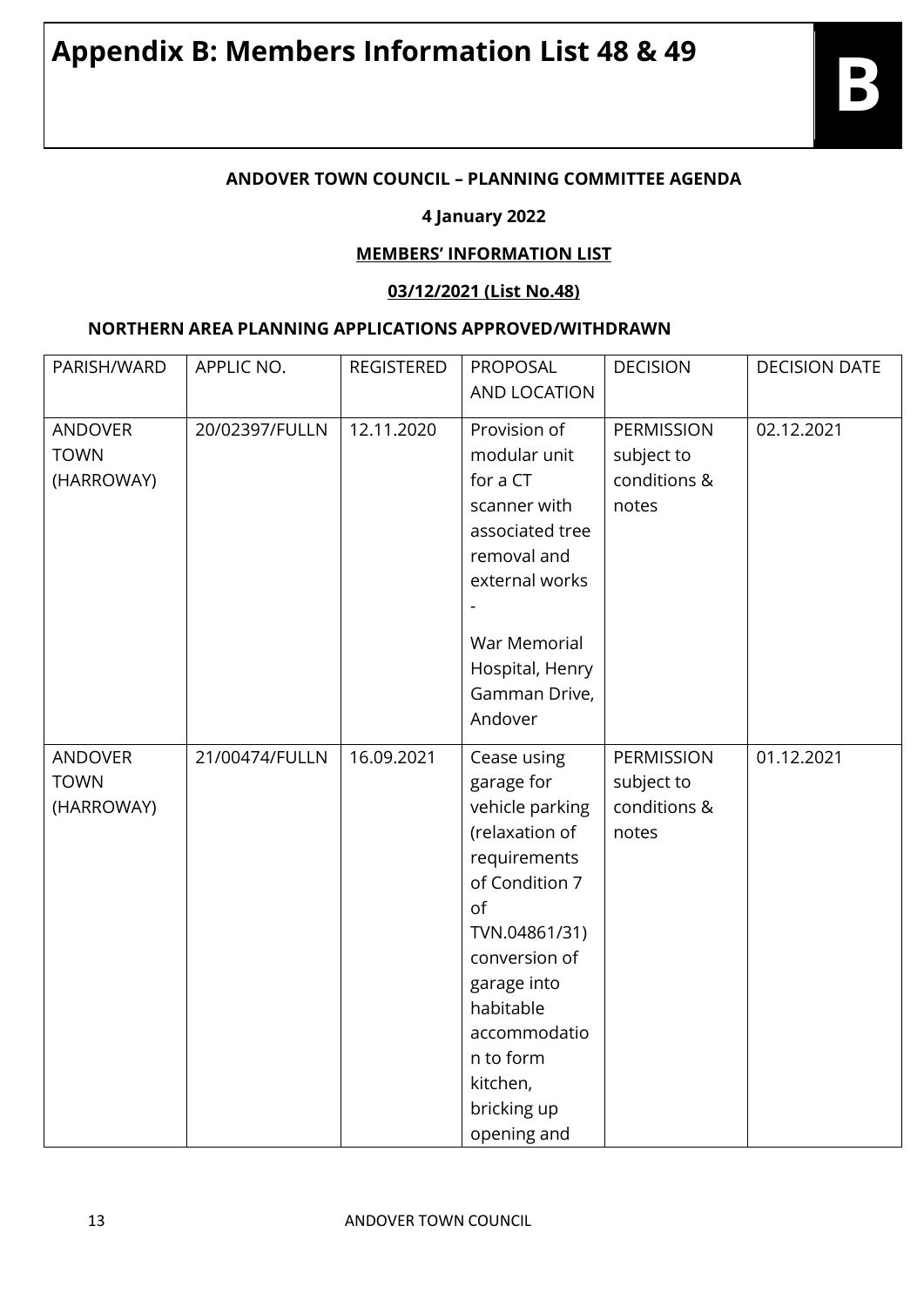|                                             |                |            | insertion of<br>window -                                                                                                                                                                                                                                                                                                 |                                                   |            |
|---------------------------------------------|----------------|------------|--------------------------------------------------------------------------------------------------------------------------------------------------------------------------------------------------------------------------------------------------------------------------------------------------------------------------|---------------------------------------------------|------------|
|                                             |                |            | 51 Jutland<br>Crescent,<br>Andover,<br>Hampshire                                                                                                                                                                                                                                                                         |                                                   |            |
| <b>ANDOVER</b><br><b>TOWN</b><br>(HARROWAY) | 21/03011/FULLN | 14.10.2021 | Removal of<br>existing<br>equipment to<br>be replaced by<br>a 25m high<br>lattice tower<br>supporting<br>6No. antenna<br>apertures &<br>4No. 600mm<br>dishes;<br>installation of<br>up to 8No.<br>cabinets;<br>ancillary<br>development<br>thereto -<br>Plot 6B, West<br>Portway<br>Industrial<br>Estate,<br>Macadam Way | PERMISSION<br>subject to<br>conditions &<br>notes | 01.12.2021 |
| <b>ANDOVER</b><br><b>TOWN</b><br>(ROMANS)   | 21/03008/CLPN  | 14.10.2021 | Application for<br>a lawful<br>development<br>certificate for<br>proposed<br>single storey<br>rear extension -<br>10 Heddle<br>Road, Andover,<br>SP11 6WY                                                                                                                                                                | <b>WITHDRAWN</b>                                  | 30.11.2021 |
| <b>ANDOVER</b><br><b>TOWN</b><br>(ROMANS)   | 21/03035/CLPN  | 18.10.2021 | Certificate of<br>proposed<br>lawful<br>development                                                                                                                                                                                                                                                                      | <b>ISSUE</b><br><b>CERTIFICATE</b>                | 01.12.2021 |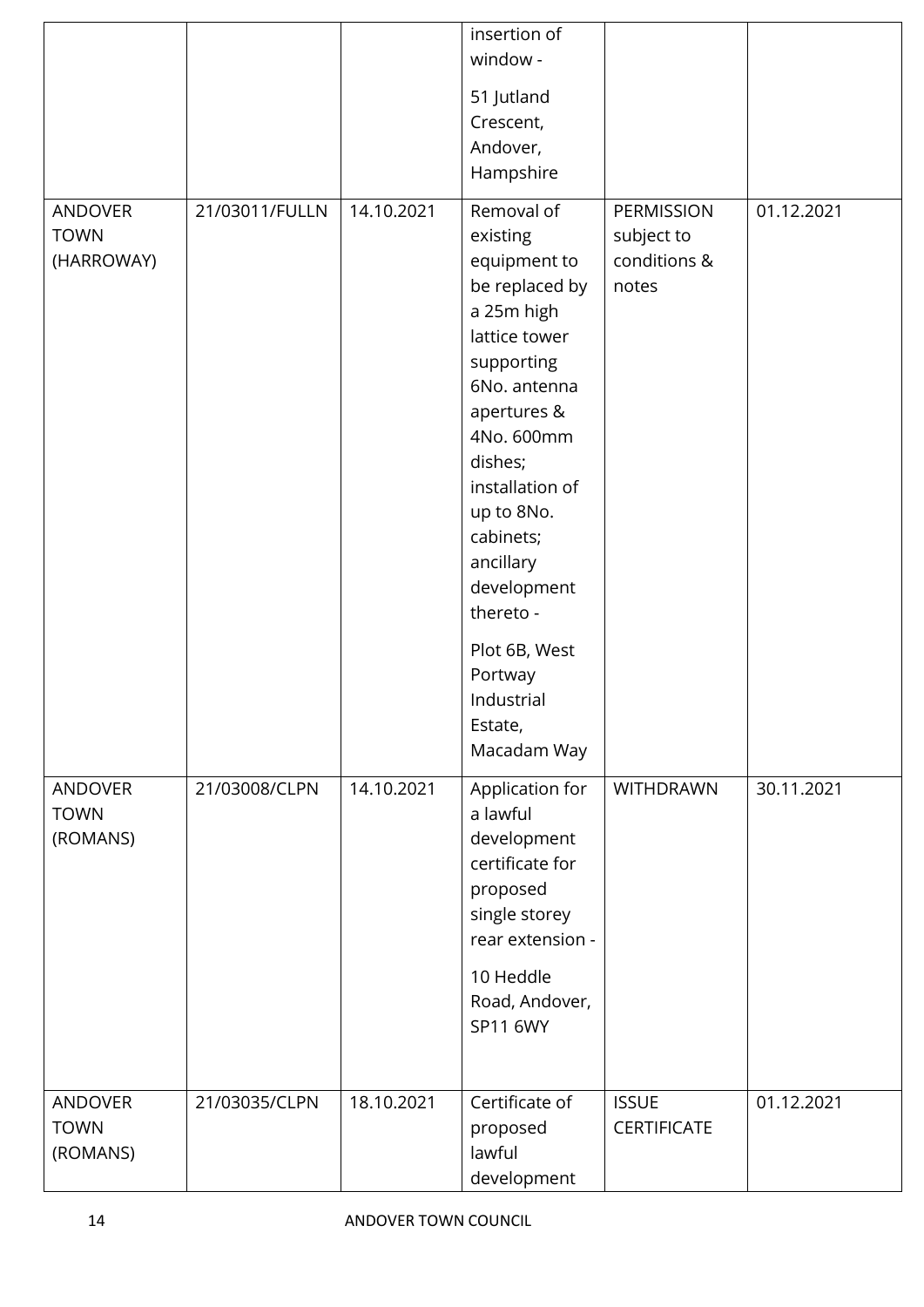|                                      |               |            | for the<br>insertion of<br>velux windows<br>into front and<br>rear roof slopes<br>21 Yarn Walk,<br>Tailor Close,<br>Andover                                                                                                                             |                                           |            |
|--------------------------------------|---------------|------------|---------------------------------------------------------------------------------------------------------------------------------------------------------------------------------------------------------------------------------------------------------|-------------------------------------------|------------|
| ANDOVER<br><b>TOWN (ST</b><br>MARYS) | 21/02355/TELN | 09.08.2021 | Installation of<br>an electronic<br>communication<br>s station,<br>comprising<br>mast, 3 aerials,<br>2 transmission<br>dishes, GPS<br>antenna,<br>equipment<br>cabinet, and<br>ancillary<br>development -<br>HMPE Land,<br>Micheldever<br>Road, Andover | Prior Approval<br>Required and<br>Granted | 02.12.2021 |

#### **NEW APPEALS**

| <b>PARISH/WARD</b> | <b>APPLIC. NO.</b> | <b>PROPOSAL</b>             | <b>LOCATION</b>                     |
|--------------------|--------------------|-----------------------------|-------------------------------------|
| <b>ANDOVER</b>     | 20/01824/VARN      | To vary condition 23 of     | 278 Weyhill Road, Andover, SP10 3LS |
| <b>TOWN</b>        |                    | 15/00374/FULLN              |                                     |
| (HARROWAY)         |                    | (Demolition of existing car |                                     |
|                    |                    | showroom, workshop and      |                                     |
|                    |                    | warehouse building to       |                                     |
|                    |                    | provide 1,596sqm gross      |                                     |
|                    |                    | Class A1 food store with    |                                     |
|                    |                    | associated access, parking  |                                     |
|                    |                    | and landscaping) to allow   |                                     |
|                    |                    | the store to receive        |                                     |
|                    |                    | deliveries between 0800hrs  |                                     |
|                    |                    | and 2100hrs on Sundays      |                                     |
|                    |                    | and public holidays         |                                     |
|                    |                    |                             |                                     |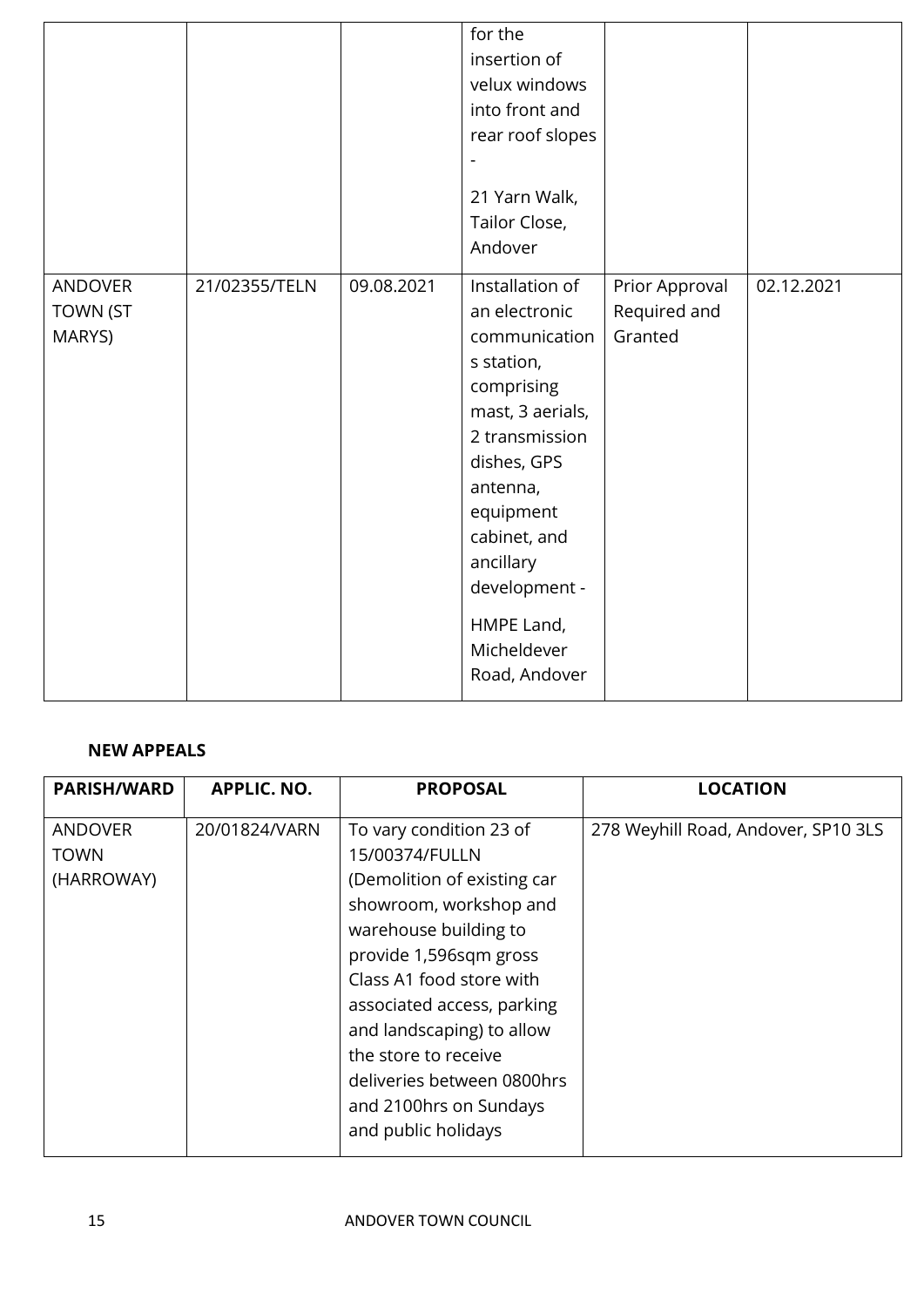#### **MEMBERS' INFORMATION LIST**

#### **10/12/2021 (List No.49)**

#### **NORTHERN AREA PLANNING APPLICATIONS APPROVED/WITHDRAWN**

| PARISH/WARD                                 | APPLIC NO.    | <b>REGISTERED</b> | PROPOSAL<br>AND LOCATION                                                                                                                                                                                                                              | <b>DECISION</b>  | <b>DECISION DATE</b> |
|---------------------------------------------|---------------|-------------------|-------------------------------------------------------------------------------------------------------------------------------------------------------------------------------------------------------------------------------------------------------|------------------|----------------------|
| <b>ANDOVER</b><br><b>TOWN</b><br>(HARROWAY) | 21/03177/PDHN | 29.10.2021        | Notification of<br>proposed<br>works to a<br>dwelling -<br>Single storey<br>rear extension<br>(length from<br>rear wall of<br>original<br>dwellinghouse<br>6m, height<br>2.95m, height<br>to eaves 2.95m)<br>101 Harrow<br>Way, Andover,<br>Hampshire | <b>WITHDRAWN</b> | 09.12.2021           |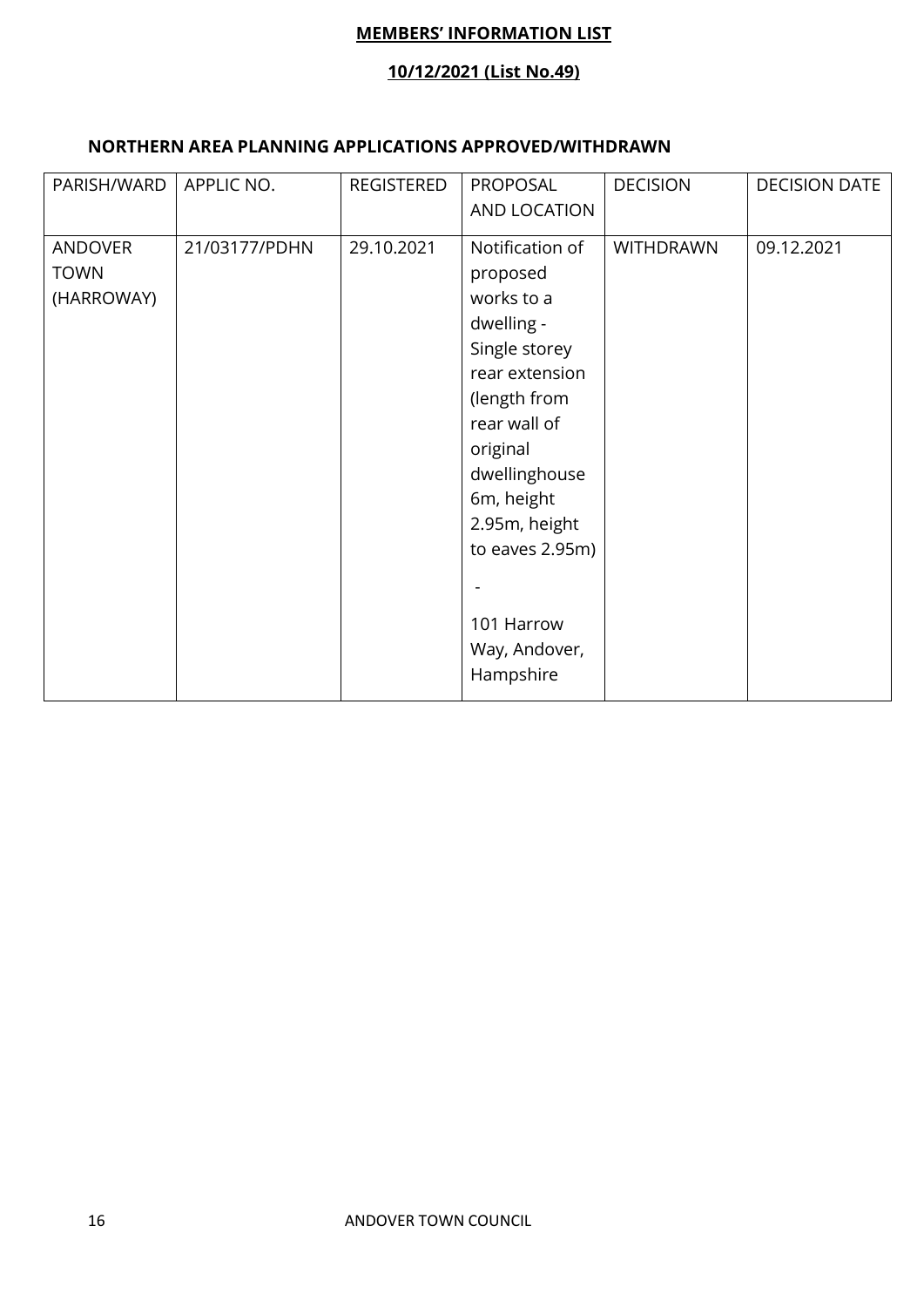Judd, Sandra <Sandra.Judd@hants.gov.uk> Tue 21/12/2021 14:46

Good Afternoon, Micha

 Firstly, many apologies that you have had several unanswered emails. I have taken over as Client Manager for the Andover Down pedestrian improvements scheme from Karen Brisley and should have made myself known to yourselves sooner.

Regarding the scheme status.

Final ecology report completed – no significant findings

- Engineering Consultancy are continuing to work on a preliminary design
- The scheme has been deferred from a start date of 21/22 to 22/23

I will let you know as soon as I some more definitive information to give you. However, in the meantime if you have any queries then please do not hesitate to contact me.

Kind regards

Sandra

Sandra Judd

Project Officer and Project Manager Degree Apprentice

#### **Transport Delivery Team**

Economy, Transport and Environment Department 2<sup>nd</sup> Floor, Elizabeth II Court West, SO23 8UD Hampshire County Council

#### **MS Teams – 03707 794245**